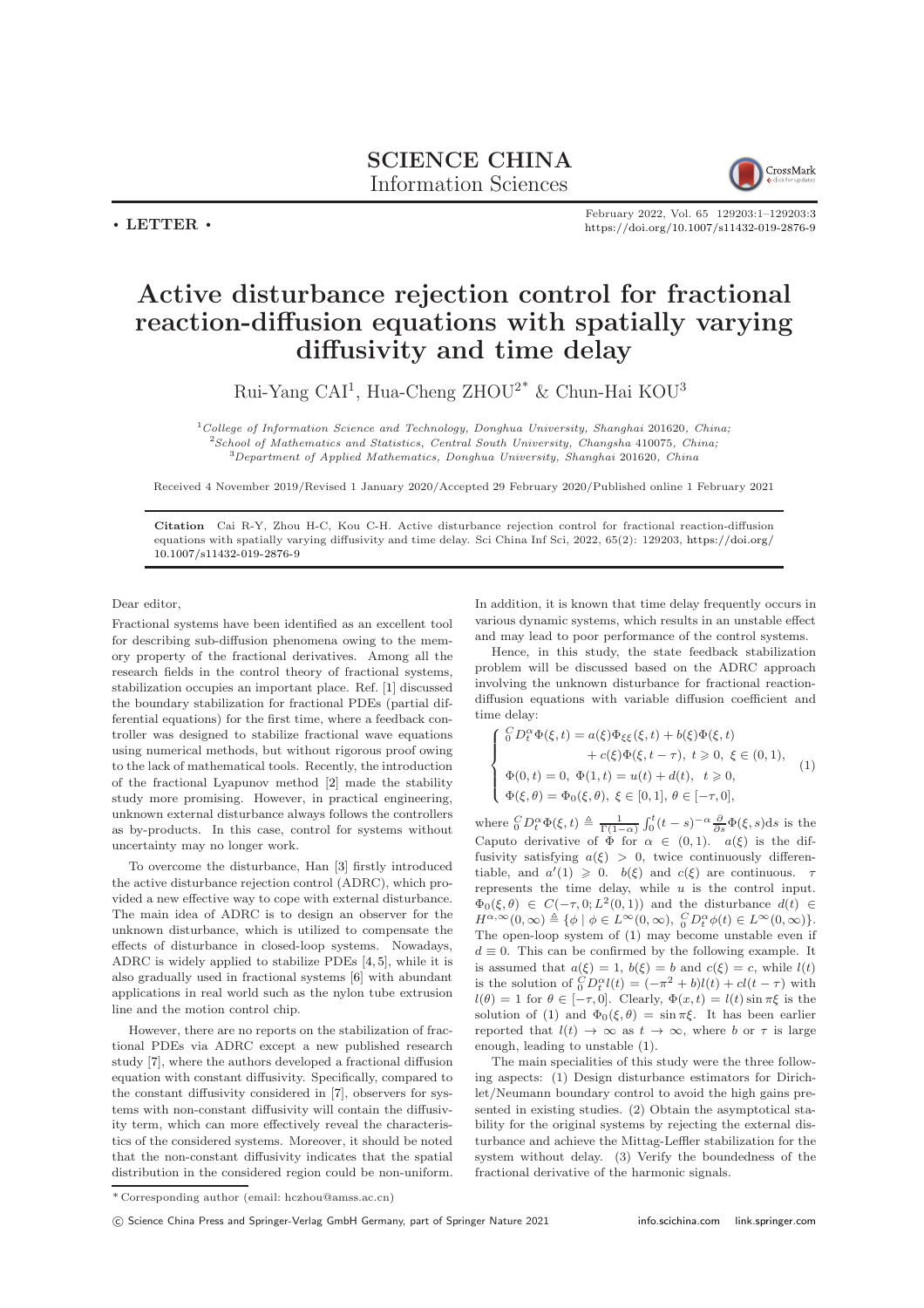**Definition 1** ([\[2\]](#page-2-2)). Eq. [\(1\)](#page-0-0) is called Mittag-Leffler stable if  $\|\Phi(\xi, t)\|_{L^2(0,1)} \leqslant mE_\alpha(-\mu t^\alpha)$ , where  $0 < \alpha < 1$ ,  $m, \mu > 0$ and  $E_{\alpha}(z) = \sum_{k=0}^{\infty} \frac{z^k}{\Gamma(k\alpha+1)}$ .

**Lemma 1.** For  $0 < \alpha < 1$ ,  $\beta \in \mathbb{R}$ , the  $\alpha$ -th order Caputo fractional derivatives of  $\sin \beta t$ ,  $\cos \beta t$  are both bounded for  $t \geqslant 0.$ 

Our aim is to seek a control input  $u(t)$  that stabilizes  $(1)$ by rejecting the disturbance  $d(t)$ . To that end, we separate the controller and the disturbance into two systems, and then introduce an auxiliary system to estimate  $d(t)$ . By assumption on  $\underline{a}, c$ , two constants,  $K, \widetilde{M} > 0$ , s.t.  $|a''(\xi)| \leqslant K$ and  $|c(\xi)| \leq M$ , could be extracted. The first auxiliary system is then designed:

$$
\label{eq:2.1} \left\{ \begin{array}{l} \overset{C}{0}D_{t}^{\alpha}\Psi(\xi,t)=a(\xi)\Psi_{\xi\xi}(\xi,t)+b(\xi)\Psi(\xi,t)\\qquad \qquad +c(\xi)\Psi(\xi,t-\tau)-\kappa\left(\Psi(\xi,t)-\Phi(\xi,t)\right),\\ \Psi(0,t)=0,\;\;\Psi(1,t)=u(t),\\ \Psi(\xi,\theta)=\Psi_{0}(\xi,\theta), \end{array} \right. \tag{2}
$$

where  $\kappa$  satisfies  $\kappa > \frac{K}{2} + \sqrt{2M}$ . When  $\widehat{\Psi}(\xi, t) = \Psi(\xi, t) \Phi(\xi, t)$ ,  $\widehat{\Psi}(\xi, t)$  satisfies

<span id="page-1-0"></span>
$$
\begin{cases}\n\int_{0}^{C} D_{t}^{\alpha} \widehat{\Psi}(\xi, t) = a(\xi) \widehat{\Psi}_{\xi\xi}(\xi, t) \\
+ c(\xi) \widehat{\Psi}(\xi, t - \tau) - \kappa \widehat{\Psi}(\xi, t), \\
\widehat{\Psi}(0, t) = 0, \quad \widehat{\Psi}(1, t) = -d(t), \\
\widehat{\Psi}(\xi, \theta) = \widehat{\Psi}_{0}(\xi, \theta) = \Psi_{0}(\xi, \theta) - \Phi_{0}(\xi, \theta).\n\end{cases}
$$
\n(3)

**Lemma 2.** If  $d(t) \in H^{\alpha,\infty}(0,\infty)$  and  $\widehat{\Psi}_0(\xi,\theta) \in$  $C(-\tau, 0; L^2(0, 1)),$  the solution of [\(3\)](#page-1-0) is unique with  $\sup_{t\geqslant 0} \|\widehat{\Psi}(\xi,t)\|_{L^2(0,1)} \, <\, +\infty.$  Moreover, when  $d(t) = 0$ , we have  $\lim_{t\to\infty} \|\widehat{\Psi}(\xi,t)\| = 0$ . Further, if  $\tau = 0$ , then two positive numbers M,  $\mu$ , exist such that  $\|\widehat{\Psi}(\xi, t)\|_{L^2(0,1)} \leq$  $ME_{\alpha}(-\mu t^{\alpha}).$ 

Here, the second auxiliary system is presented:

$$
\begin{cases}\n\int_{0}^{C} D_{t}^{\alpha} \Upsilon(\xi, t) = a(\xi) \Upsilon_{\xi\xi}(\xi, t) \\
+ c(\xi) \Upsilon(\xi, t - \tau) - \kappa \Upsilon(\xi, t), \\
\Upsilon(0, t) = 0, \ \Upsilon_{\xi}(1, t) = \Phi_{\xi}(1, t) - \Psi_{\xi}(1, t), \\
\Upsilon(\xi, \theta) = \Upsilon_{0}(\xi, \theta).\n\end{cases}
$$
\n(4)

Define  $\Theta(\xi, t) = -\Upsilon(\xi, t) - \widehat{\Psi}(\xi, t)$ . It is directly verified that  $\Theta(\xi, t)$  satisfies

<span id="page-1-1"></span>
$$
\begin{cases}\n\int_{0}^{C} D_{t}^{\alpha} \Theta(\xi, t) = a(\xi) \Theta_{\xi\xi}(\xi, t) \\
+ c(\xi) \Theta(\xi, t - \tau) - \kappa \Theta(\xi, t), \\
\Theta(0, t) = \Theta_{\xi}(1, t) = 0, \\
\Theta(\xi, \theta) = \Theta_{0}(\xi, \theta).\n\end{cases}
$$
\n(5)

**Lemma 3.** If  $\Theta_0(\xi, \theta) \in C(-\tau, 0; L^2(0, 1)),$  Eq. [\(5\)](#page-1-1) has a unique solution with  $\lim_{t\to\infty} ||\Theta(\xi, t)||_{L^2(0,1)} = 0$ . Moreover, if  $\tau = 0$ , then for some  $M, \mu > 0$ ,  $\|\Theta(\xi, t)\|_{L^2(0,1)} \leq$  $ME_{\alpha}(-\mu t^{\alpha})$  holds.

**Lemma 4.** If the operator  $\mathcal{A}_0$  is calculated by  $\mathcal{A}_0\phi(\xi)$  =  $a(\xi)\phi''(\xi)$  with  $D(A_0) = \{ \phi \in H^2(0,1) : \phi(0) = \phi'(1) = 0 \}$ and  $\Theta_0(\xi, \theta) \in C(-\tau, 0; D(\mathcal{A}_0))$ , then  $\lim_{t \to \infty} |\Theta(1, t)| = 0$ . Moreover, if  $\tau = 0$ ,  $\Theta(1, t)$  is Mittag-Leffler stable.

Given that  $\Theta(1,t) = d(t) - \Upsilon(1,t)$ , it is known that  $\Upsilon(1,t) \rightarrow d(t)$ , which provides an estimate for the disturbance  $d(t)$ . Although this estimate is under a smooth initial state, we will show that it is enough to asymptotically stabilize the system [\(1\)](#page-0-0) for the general initial state. Based on the arguments above, a disturbance estimator for [\(1\)](#page-0-0) is

$$
\begin{cases}\n\int_{0}^{C} D_{t}^{\alpha} \Psi(\xi, t) = a(\xi) \Psi_{\xi\xi}(\xi, t) + b(\xi) \Phi(\xi, t) \\
\quad + c(\xi) \Phi(\xi, t - \tau) - \kappa(\Psi(\xi, t) - \Phi(\xi, t)), \\
\Psi(0, t) = 0, \Psi(1, t) = u(t), \\
\int_{0}^{C} D_{t}^{\alpha} \Upsilon(\xi, t) = a(\xi) \Upsilon_{\xi\xi}(\xi, t) \\
\quad + c(\xi) \Upsilon(\xi, t - \tau) - \kappa \Upsilon(\xi, t), \\
\Upsilon(0, t) = 0, \Upsilon_{\xi}(1, t) = \Phi_{\xi}(1, t) - \Psi_{\xi}(1, t), \\
\Psi(\xi, \theta) = \Psi_{0}(\xi, \theta), \Upsilon(\xi, \theta) = \Upsilon_{0}(\xi, \theta).\n\end{cases}
$$
\n(6)

By employing  $\Upsilon(1,t)$  as a compensation of disturbance  $d(t)$ , we are looking for a disturbance-based controller for [\(1\)](#page-0-0). To this end,  $c(\xi) = c$  is set and a backstepping transformation is introduced:

<span id="page-1-2"></span>
$$
\widehat{\Phi}(\xi, t) \triangleq \Phi(\xi, t) - \int_0^{\xi} k(\xi, \eta) \Phi(\eta, t) d\eta,
$$
 (7)

where  $k(\xi, \eta)$  is the solution of

$$
\begin{cases}\na(\xi)k_{\xi\xi}(\xi,\eta) - a(\eta)k_{\eta\eta}(\xi,\eta) - 2a'(\eta) \\
\cdot k_{\eta}(\xi,\eta) = (a''(\eta) + b(\eta) + \kappa)k(\xi,\eta), \\
k(\xi,\xi) = -\frac{1}{2\sqrt{a(\xi)}}\int_0^{\xi} \frac{b(\omega) + \kappa}{\sqrt{a(\omega)}}d\omega.\n\end{cases}
$$
\n(8)

Hence, the transformation [\(7\)](#page-1-2) converts [\(1\)](#page-0-0) to

<span id="page-1-3"></span>
$$
\begin{cases}\n\int_{0}^{C} D_t^{\alpha} \widehat{\Phi}(\xi, t) = a(\xi) \widehat{\Phi}_{\xi\xi}(\xi, t) \\
+ c(\xi) \widehat{\Phi}(\xi, t - \tau) - \kappa \widehat{\Phi}(\xi, t), \\
\widehat{\Phi}(0, t) = 0, \ \widehat{\Phi}(1, t) = u(t) + d(t) \\
- \int_{0}^{1} k(1, \eta) \Phi(\eta, t) d\eta, \\
\widehat{\Phi}(\xi, \theta) = \widehat{\Phi}_0(\xi, \theta).\n\end{cases}
$$
\n(9)

Based on [\(9\)](#page-1-3) and given that  $\Upsilon(1,t)$  compensates  $d(t)$ , the controller  $u(t)$  is designed as

<span id="page-1-5"></span>
$$
u(t) = -\Upsilon(1, t) + \int_0^1 k(1, \eta) \Phi(\eta, t) d\eta.
$$
 (10)

In this case, the closed-loop system of [\(9\)](#page-1-3) is

<span id="page-1-4"></span>
$$
\begin{cases}\n\int_{0}^{C} D_t^{\alpha} \widehat{\Phi}(\xi, t) = a(\xi) \widehat{\Phi}_{\xi\xi}(\xi, t) \\
+ c(\xi) \widehat{\Phi}(\xi, t - \tau) - \kappa \widehat{\Phi}(\xi, t), \\
\widehat{\Phi}(0, t) = 0, \ \widehat{\Phi}(1, t) = \Theta(1, t), \\
\widehat{\Phi}(\xi, \theta) = \widehat{\Phi}_0(\xi, \theta).\n\end{cases}
$$
\n(11)

**Lemma 5.** If  $\widehat{\Phi}_0 \in C(-\tau, 0; L^2(0, 1))$ , then Eq. [\(11\)](#page-1-4) has a unique solution with  $\lim_{t\to\infty} \|\widehat{\Phi}(\xi, t)\|_{L^2(0,1)} = 0$ . Moreover, if  $\tau = 0$ , it is Mittag-Leffler stable.

Finally, we turn to the closed-loop system of [\(1\)](#page-0-0) under control [\(10\)](#page-1-5):

<span id="page-1-6"></span>
$$
\begin{cases}\n\int_{0}^{C} D_{t}^{\alpha} \Phi(\xi, t) = a(\xi) \Phi_{\xi\xi}(\xi, t) + b(\xi) \Phi(\xi, t) \\
+ c(\xi) \Phi(\xi, t - \tau), \\
\int_{0}^{C} D_{t}^{\alpha} \Psi(\xi, t) = a(\xi) \Psi_{\xi\xi}(\xi, t) + b(\xi) \Phi(\xi, t) \\
+ c(\xi) \Psi(\xi, t - \tau) - \kappa (\Psi(\xi, t) - \Phi(\xi, t)), \\
\int_{0}^{C} D_{t}^{\alpha} \Upsilon(\xi, t) = a(\xi) \Upsilon_{\xi\xi}(\xi, t) \\
+ c(\xi) \Upsilon(\xi, t - \tau) - \kappa \Upsilon(\xi, t), \\
\Phi(0, t) = \Psi(0, t) = \Upsilon(0, t) = 0, \\
\Phi(1, t) = \Psi(1, t) + d(t), \\
\Psi(1, t) = -\Upsilon(1, t) + \int_{0}^{1} k(1, \eta) \Phi(\eta, t) d\eta, \\
\Upsilon_{\xi}(1, t) = \Phi_{\xi}(1, t) - \Psi_{\xi}(1, t), \\
(\Phi, \Psi, \Upsilon)|_{(\xi, \theta)} = (\Phi_{0}, \Psi_{0}, \Upsilon_{0})|_{(\xi, \theta)}.\n\end{cases} (12)
$$